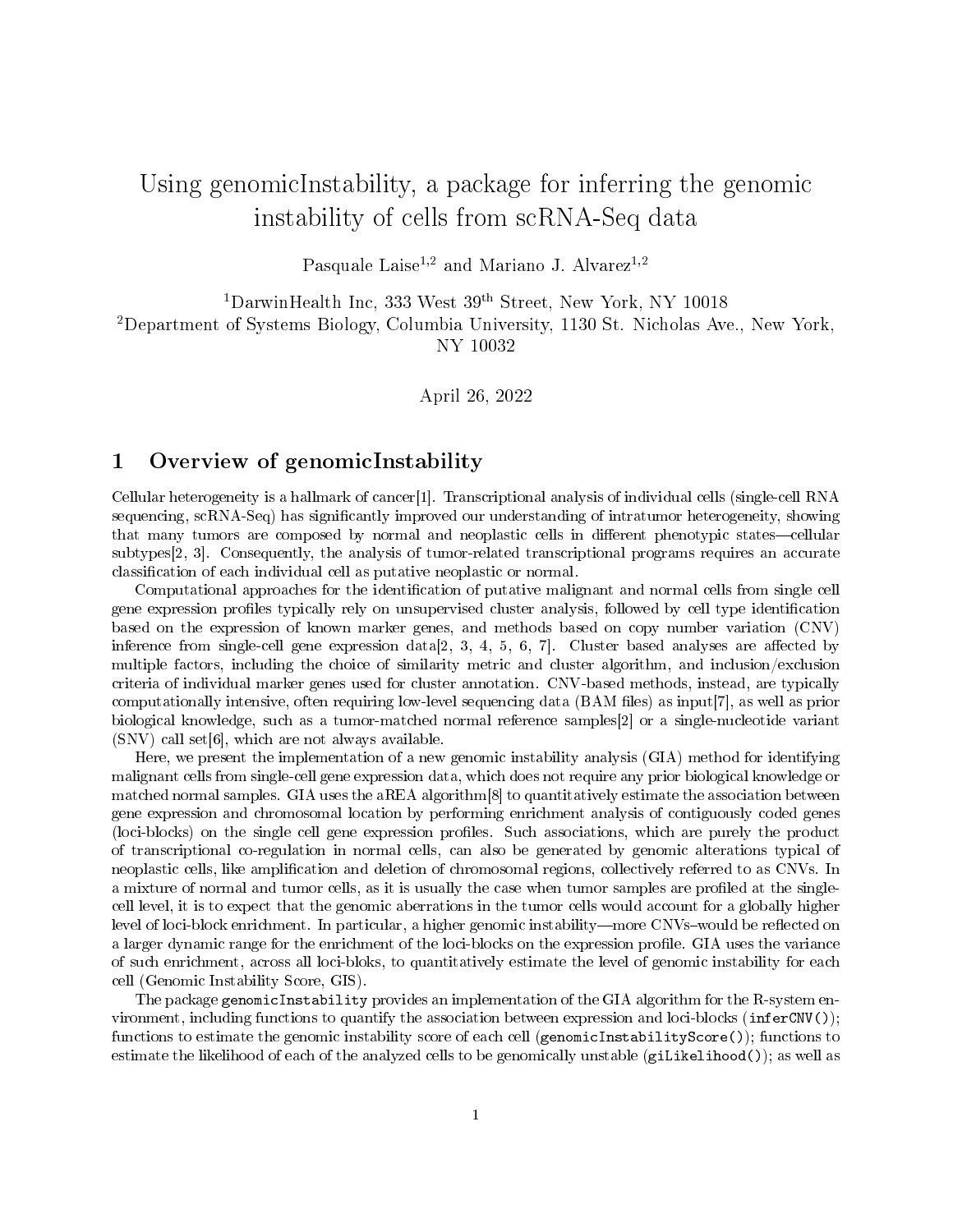functions for the graphical representation of the results, including heatmaps for the loci-blocks and density distribution plots for the genomic instability estimates.

# 2 Installation of genomicInstability package

The genomicInstability package requires the [R-system,](http://www.r-project.org) the [checkmate package,](https://cran.r-project.org/web/packages/checkmate/index.html) the [mixtools package,](http://www.bioconductor.org) and the [ExperimentHub,](https://www.bioconductor.org/packages/release/bioc/html/ExperimentHub.html) [SingleCellExperiment](https://www.bioconductor.org/packages/release/bioc/html/SingleCellExperiment.html) and [pROC](https://cran.r-project.org/web/packages/pROC/) packages to run the examples in this vignette. After installing R, all required components can be obtained with:

```
> if (!requireNamespace("BiocManager", quietly=TRUE))
      install.packages("BiocManager")
> install.packages("checkmate")
> BiocManager::install("mixtools")
> BiocManager::install("SingleCellExperiment")
> BiocManager::install("ExperimentHub")
> BiocManager::install("genomicInstability")
> install.packages("pROC")
```
## 3 Use-case example for the analysis of HNSC and normal cells

For the example analysis in this vignette, we will use the Head and Neck Squamous Carcinoma (HNSC) scRNA-Seq dataset by Puram et. al [\[3\]](#page-10-2). This dataset is available from Gene Expression Omnibus (GEO) as [GSE102233.](https://www.ncbi.nlm.nih.gov/geo/query/acc.cgi?acc=GSE103322)

#### 3.1 Getting started

As first step, we have to load the genomicInstability environment with:

```
> library(genomicInstability)
```
#### 3.2 Estimating the association between gene expression and loci-blocks

For convenience, we will obtain the data and metadata for this example case as a SingleCellExperiment-class data object using the package ExpressionHub.

The access number for GSE102233 in ExperimentHub is "EH5419" and we can access the data and metadata as a SingleCellExperiment-class (SCE) object with:

- > library(SingleCellExperiment) > library(ExperimentHub) > eh <- ExperimentHub()
- > dset <- eh[["EH5419"]]

The data in this SCE-class object is a Transcripts-per-million (TPM) matrix for 21,341 known genes (EntrezID) across 5,902 cells. The metadata includes information regarding the enzyme used for reverse transcription, whether the sample was isolated from lymph nodes or is a primary tumor, and whether the cells are classied as tumor or normal, as well as the type of normal cell according to Puram et. al[\[3\]](#page-10-2). To reduce execution time, we will limit the analysis in this vignette to a subset of 500 cells, selected uniformly at random—we fix the random seed for reproducibility purposes—from the 5,902 represented in the dataset.

```
> tpm_matrix <- assays(dset)$TPM
> set.seed(1)
```

```
> pos <- sample(ncol(tpm_matrix), 500)
```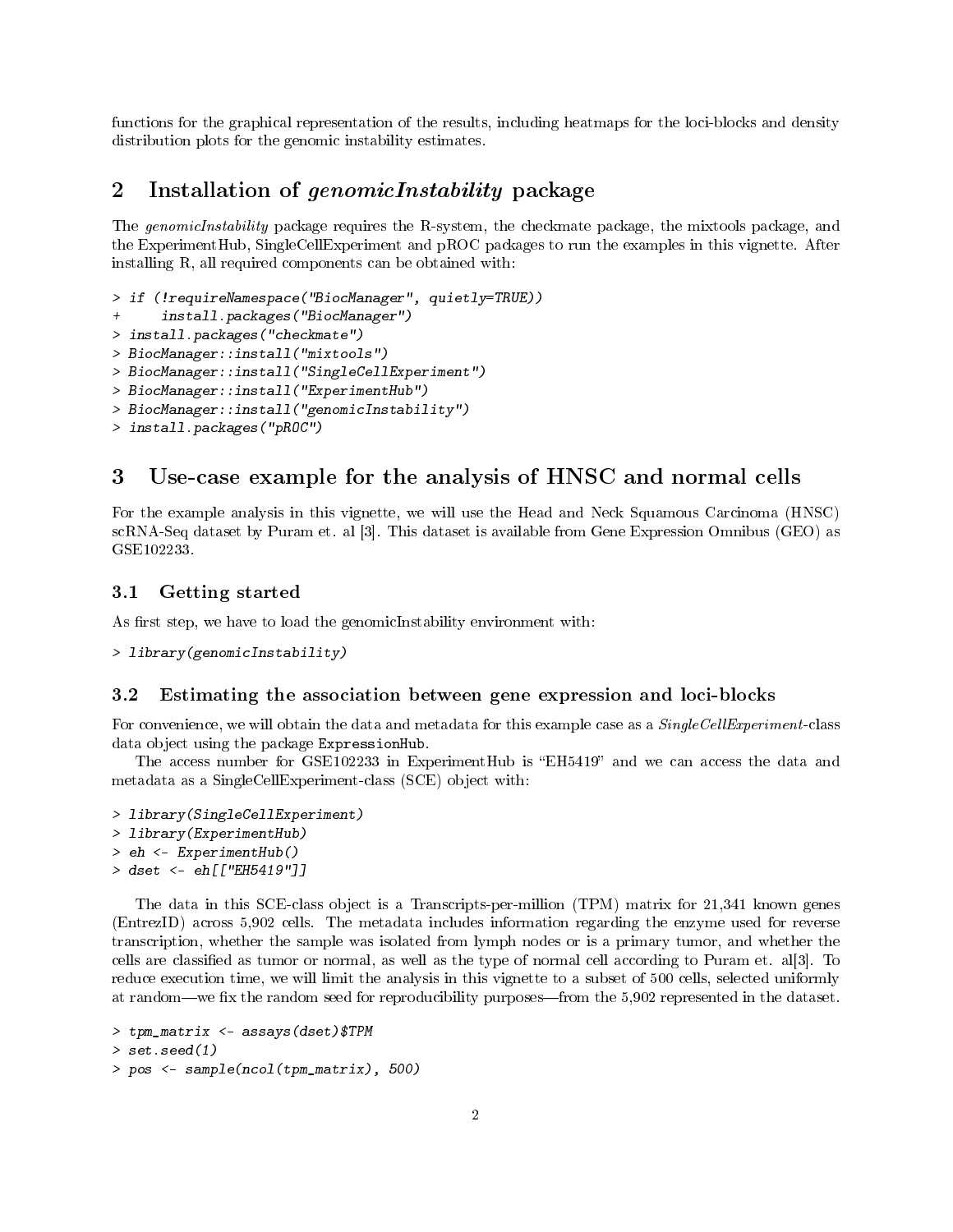```
> tpm matrix \leq tpm matrix [, pos]
> metadata <- colData(dset)
```
The association between gene expression and loci-blocks is estimated by the function inferCNV(). The minimum input for this function is a matrix of gene expression. If available, a matrix of gene expression for a normal (non-neoplastic) samples can also be provided. The matrix of normal samples is not essential nor strictly required by the algorithm, but it provides a better prior for the estimation of CNVs and the tumor vs. normal likelihood (see below).

By default, inferCNV() generates loci-blocks composed by 100 contiguous genes and with 75% overlap between blocks. This parameters can be modified by the species, k and skip arguments of the inferCNV() function, which define the species to be analyzed—currently "human" and "mouse" are implemented the number of genes for each loci-block, and the displacement, in number of genes, between loci-blocks, respectively.

For this example, we are going to use only the gene expression matrix and default parameters. The output of the inferCNV function is an inferCNV-class object with slots nes, null and param. The enrichment of each loci-block on the gene expression profile of each cell/sample is expressed as Normalized Enrichment Scores (NES), and is stored in the nes slot.

```
> cnv <- inferCNV(tpm_matrix)
> class(cnv)
[1] "inferCNV"
> names(cnv)
[1] "nes" "null" "param"
> dim(cnv$nes)
[1] 926 500
```
## 3.3 Estimating the Genomic Instability Score (GIS)

The Genomic Instability Score (GIS) is estimated as the log<sub>2</sub> of the NES variance for each cell, and the computation is performed by the function genomicInstabilityScore(). This function generates an updated inferCNV-class object including a vector of computed GIS, with length equal to the number of cells-500 for this example—, as the slot  $g$ is.

```
> cnv <- genomicInstabilityScore(cnv)
> names(cnv)
[1] "nes" "null" "param" "gis"
> length(cnv$gis)
[1] 500
```
For a dataset consisting on a mixture of normal and tumor cells, we would expect GIS to be distributed with at least two modes (fig.  $1$ ).

```
> par(mai=c(.8, .8, .2, .2))
> plot(density(cnv$gis), lwd=2, xlab="GIS", main="")
```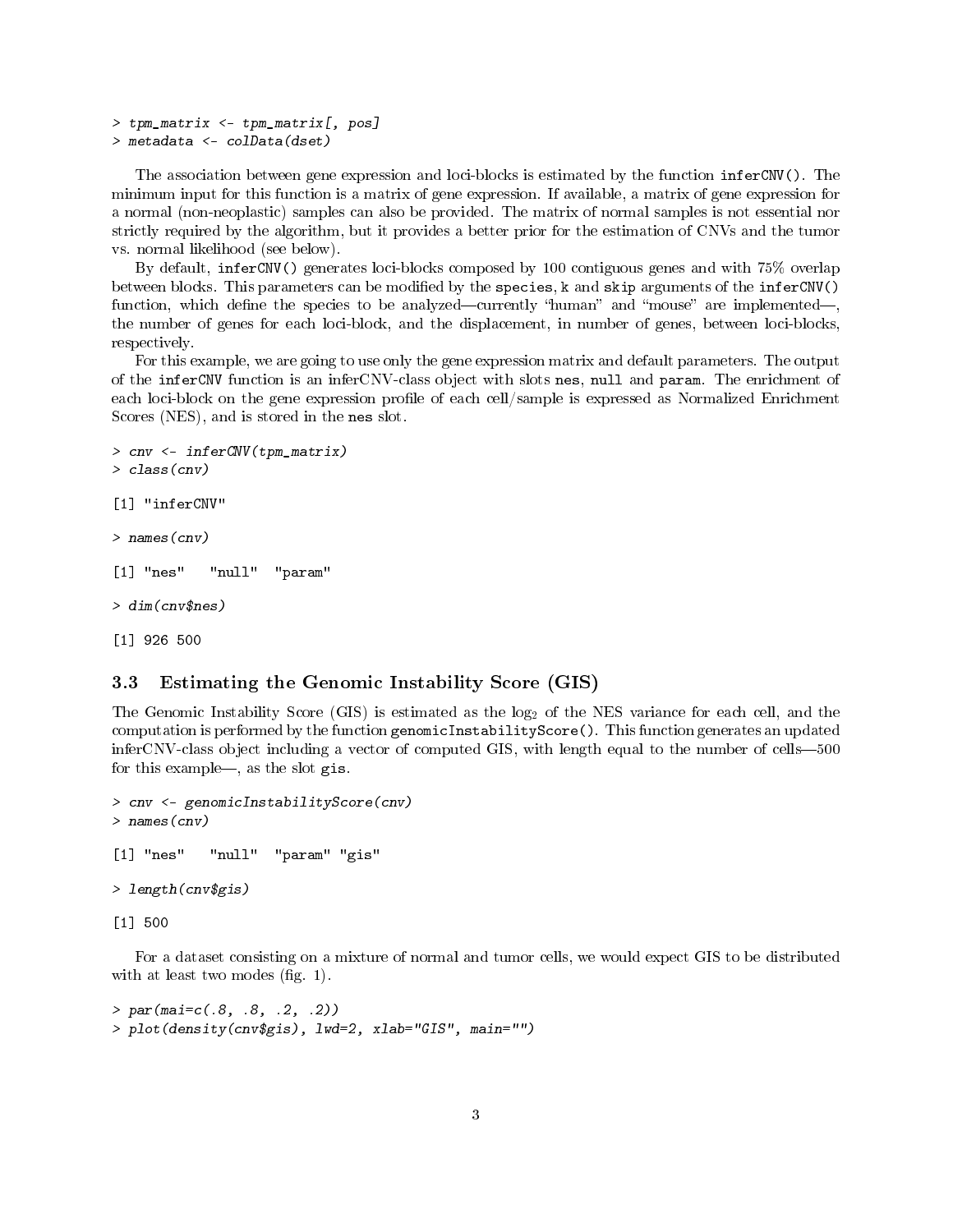

<span id="page-3-0"></span>Figure 1: Density distribution for the GIS.

#### 3.4 Estimating the relative likelihood of a cell to be neoplastic

The relative likelihood for each of the cells of being genomically unstable (neoplastic) can be estimated from a mixture of Gaussian distributions fitted to the GIS estimates. Parameter estimates for the mixture of Gaussian distributions are computed by the giLikelihood() function. The output is an updated inferCNVclass object with two new slots: (1) cnv  $fit$ , which is a list of fitted parameters and fitting metrics, and (2) gi\_likelihood, which contains a vector of estimated likelihood of genomic instability for the analyzed cells.

```
> cnv <- giLikelihood(cnv)
> names(cnv)
[1] "nes" "null" "param" "gis"
[5] "gi_fit" "gi_likelihood"
> names(cnv$gi_fit)
[1] "mu" "sigma" "lambda" "loglik" "mse"
> length(cnv$gi_likelihood)
[1] 500
```
The fitted Gaussian models can be visualized with the function giDensityPlot() (Fig. [2\)](#page-4-0).

```
> giDensityPlot(cnv)
```
Inspection of the Gaussian distributions fitted to the GIS (see Fig. [2\)](#page-4-0) suggests that the Gaussian model with smallest mean might represent normal, genomically stable cells, while the 2 Gaussian models with largest mean might represent the genomically unstable, tumor cells. Because the giLikelihood() function default is to consider the gaussian model with lowest mean as representing genomically stable (normal) cells, while all other fitted models as representing genomically unstable (tumor) cells, we could directly interpret the estimates in the gi\_likelihood as the probability of each of the cells to be genomically unstable. This behavior can also be forced, in particular for cases not being properly accounted by the giLikelihood() function defaults, indicating the fitted models most likely representing genomically stable (normal) and unstable (tumor) cells:

> cnv <- giLikelihood(cnv, recompute=FALSE, normal=1, tumor=2:3)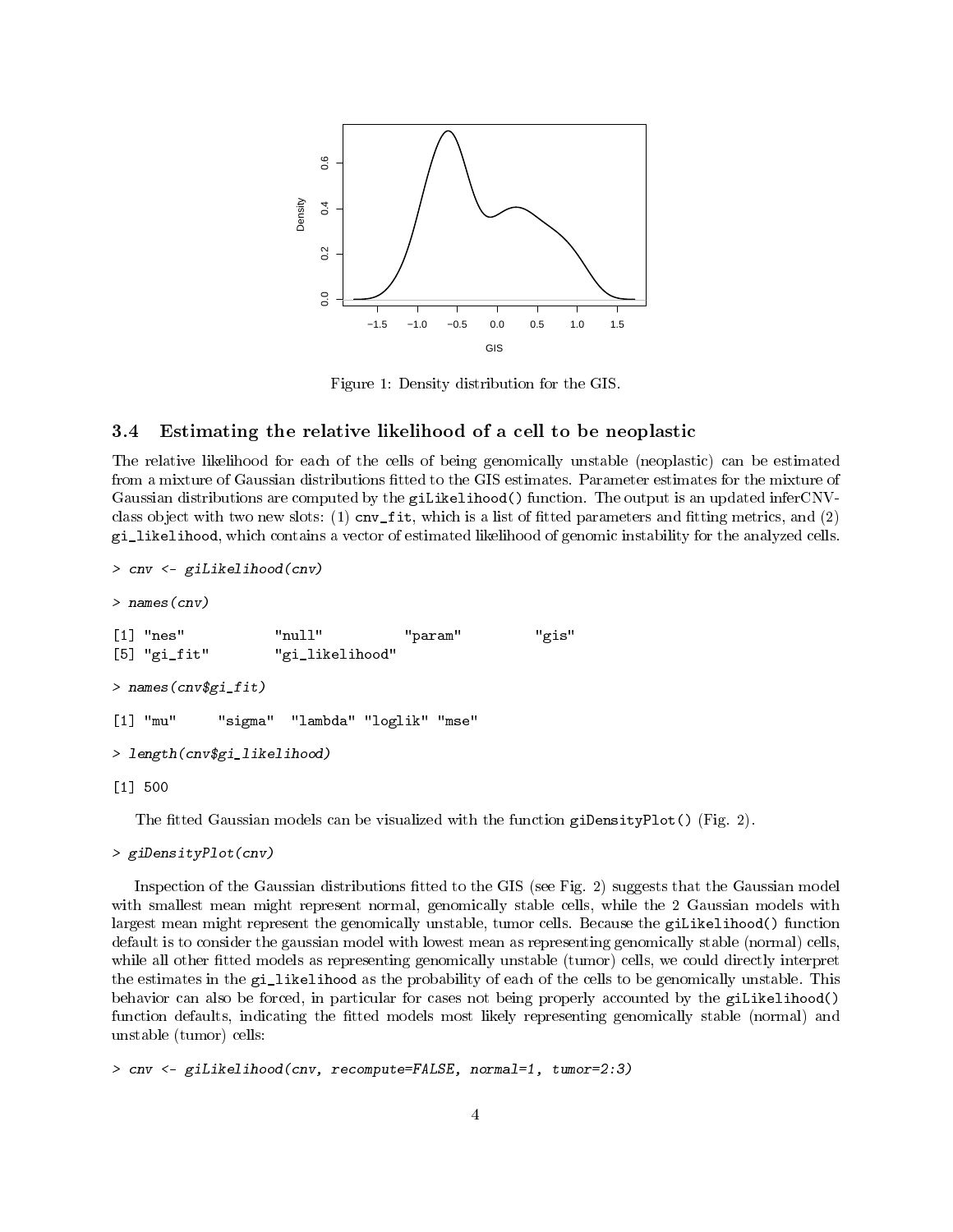

<span id="page-4-0"></span>Figure 2: Distribution density for the GIS (grey filled density curve) and 3 gaussian distributions fitted to it.

We can see the values for the estimated likelihood displayed over the GIS distribution (Fig. [3\)](#page-5-0) with the following code:

```
> # Plotting the density distribution for GIS and fitted models
> par(mai=c(.8, .8, .2, .8))
> giDensityPlot(cnv, ylim=c(0, .8))
> # Adding the likelihood data and second-axis
> pos <- order(cnv$gis)
> lines(cnv$gis[pos], cnv$gi_likelihood[pos]*.8, lwd=2)
> axis(4, seq(0, .8, length=6), seq(0, 1, .2))> axis(4, .4, "Relative likelihood", tick=FALSE, line=1.5)
> pos5 <- which.min((.5-cnv$gi_likelihood)^2)
> lines(c(rep(cnv$gis[pos5], 2), max(cnv$gis*1.05)), c(0,
   rep(cnv$gi_likelihood[pos5]*.8, 2)), lty=3)
```
### 3.5 Using the genomically stable cells as reference for the analysis

We can use the cells showing the highest likelihood of being genomically stable (Genomic Instability (GI) likelihood < 0.25) as reference when estimating the enrichment of the loci-blocks and computing the GIS.

```
> cnv_norm <- inferCNV(tpm_matrix, nullmat=tpm_matrix[, cnv$gi_likelihood<.25,
+ drop=FALSE])
> names(cnv_norm)
```

```
[1] "nes" "null" "param"
```
Using a set of normal cells as reference allows for a better estimation of the loci-block enrichment (NES), GIS and GI likelihood, which can be estimated by the function genomicInstabilityScore() by setting its argument likelihood=TRUE:

```
> cnv_norm <- genomicInstabilityScore(cnv_norm, likelihood=TRUE)
```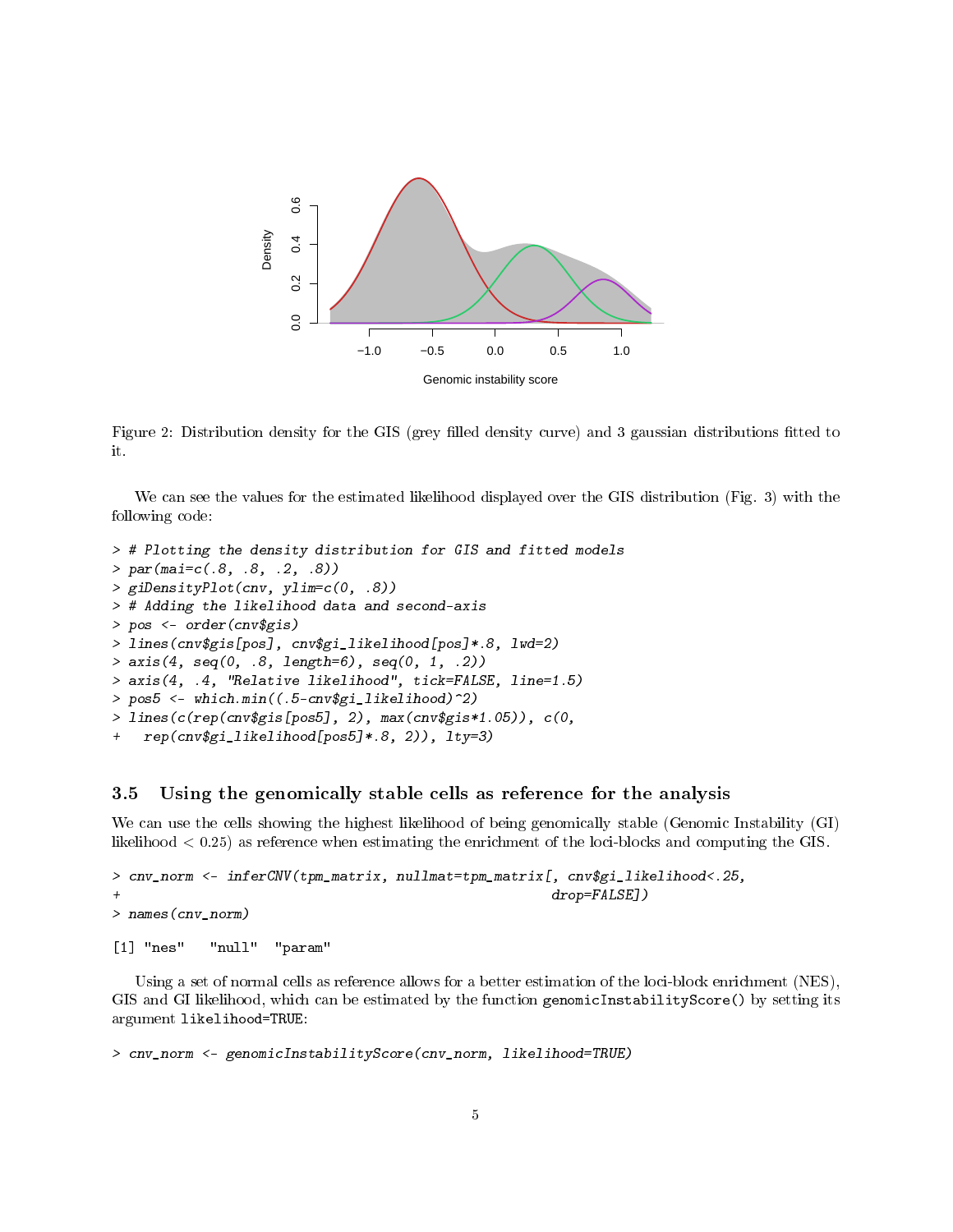

<span id="page-5-0"></span>Figure 3: Distribution density for the GIS (grey filled density curve) and 3 Gaussian distributions fitted to it (shown in red, green and purple; corresponding to the left y-axis), and estimated relative likelihood for each cell to be genomically unstable (shown by the black line; corresponding to the right  $y\text{-}axis$ ). The dotted line indicates the GIS corresponding to equal probability of a cell of being genomically stable or unstable.

The tted Gaussian models, as well as the NULL model based on the cells previously considered as "genomically stable", can be displayed over the GIS density plot with the function giDensityPlot(). The following code shows how to add the genomic instability likelihood estimations to the plot (Fig. [4\)](#page-6-0):

```
> # Plotting the density distribution for GIS and fitted models
> par(max=c(.8, .8, .2, .8))> giDensityPlot(cnv_norm, ylim=c(0, 1.1))
> # Adding the likelihood data and second-axis
> pos <- order(cnv_norm$gis)
> lines(cnv_norm$gis[pos], cnv_norm$gi_likelihood[pos], lwd=2, col="blue")
> axis(4, seq(0, 1, length=6), seq(0, 1, .2), col="blue", col.axis="blue")
> axis(4, .5, "Relative likelihood", tick=FALSE, line=1.5, col.axis="blue")
> pos5 <- which.min((.5-cnv_norm$gi_likelihood)^2)
> lines(c(rep(cnv_norm$gis[pos5], 2), max(cnv_norm$gis*1.05)),
+ c(0, rep(cnv_norm$gi_likelihood[pos5], 2)), lty=3, col="blue")
```
The distribution for the GIS based on the original classification of the cells by Puram et.al [\[3\]](#page-10-2) can be displayed over this last plot with the following code (Fig. [5\)](#page-7-0):

```
> metadata_tumor <- as.vector(metadata$classified..as.cancer.cell)[match(colnames(tpm_matrix),
+ rownames(metadata))]
> metadata_tumor <- as.logical(as.numeric(metadata_tumor))
> # Plotting the density distribution for GIS and fitted models
> par(mai=c(.8, .8, .2, .8))
> giDensityPlot(cnv_norm, ylim=c(0, 1.1))
> # Estimating GIS density distributions for normal and tumor cells
> gis_normal <- cnv_norm$gis[!metadata_tumor]
> gis_tumor <- cnv_norm$gis[metadata_tumor]
> den_normal <- density(gis_normal, from=min(gis_normal), to=max(gis_normal))
> den_tumor <- density(gis_tumor, from=min(gis_tumor), to=max(gis_tumor))
```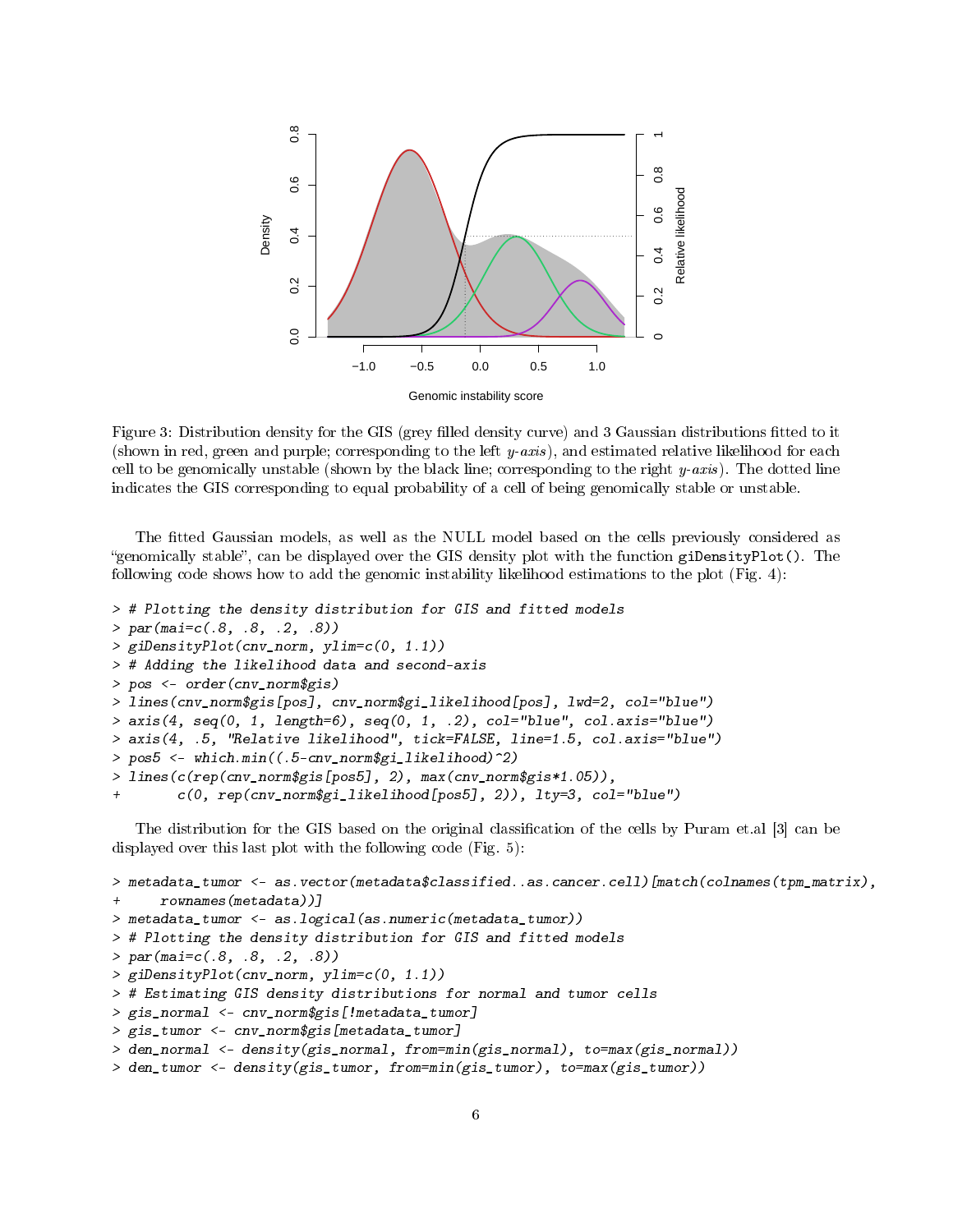

<span id="page-6-0"></span>Figure 4: Distribution density for the GIS (grey filled density curve) and 2 Gaussian distributions fitted to it (shown in red and purple). The GIS distribution for the NULL model (cells considered genomically stable) is shown by the black line. The estimated relative likelihood for each cell to be genomically unstable is shown by the blue line. The dotted line indicates the GIS corresponding to equal probability of a cell of being genomically stable or unstable.

```
> # Scaling the densities based on the inferred proportions for each group
> den_normal$y <- den_normal$y * cnv_norm$gi_fit$lambda[1]
> den_tumor$y <- den_tumor$y * sum(cnv_norm$gi_fit$lambda[2])
> # Function to add the density plot
> addDensity <- function(x, col="grey") {
+ polygon(c(x$x[1], x$x, x$x[length(x$x)], x$x[1]), c(0, x$y, 0, 0), col=col)
+ }
> # Adding the density plots
> addDensity(den_normal, col=hsv(.6, .8, .8, .4))
> addDensity(den_tumor, col=hsv(.05, .8, .8, .4))
> # Adding the likelihood data and second-axis
> pos <- order(cnv_norm$gis)
> lines(cnv_norm$gis[pos], cnv_norm$gi_likelihood[pos], lwd=2, col="darkgreen")
> axis(4, seq(0, 1, length=6), seq(0, 1, .2), col="darkgreen", col.axis="darkgreen")
> axis(4, .5, "Relative likelihood", tick=FALSE, line=1.5, col.axis="darkgreen")
> pos5 <- which.min((.5-cnv_norm$gi_likelihood)^2)
> lines(c(rep(cnv_norm$gis[pos5], 2), max(cnv_norm$gis*1.05)),
        c(0, rep(cnv_norm\gi_likelihood[pos5], 2)), lty=3, col="blue")
> # Adding the legend
> legend(c(.9, 1), c("Normal", "Tumor"), fill=hsv(c(.6, .05), .8, .8, .4), bty="n")
```
The results in figure [5](#page-7-0) show a good agreement between GIA-based inferences of genomic instability and the classification performed by Puram et.al. In fact, we can estimate the statistical significance of the overlap between Puram et.al classification and the GIA-based inferences—i.e. GI likelihood  $> 0.5$ —using the Fisher's Exact Test (FET):

```
> fisher.test(metadata_tumor, cnv_norm$gi_likelihood>.5, alternative="greater")
```

```
Fisher's Exact Test for Count Data
```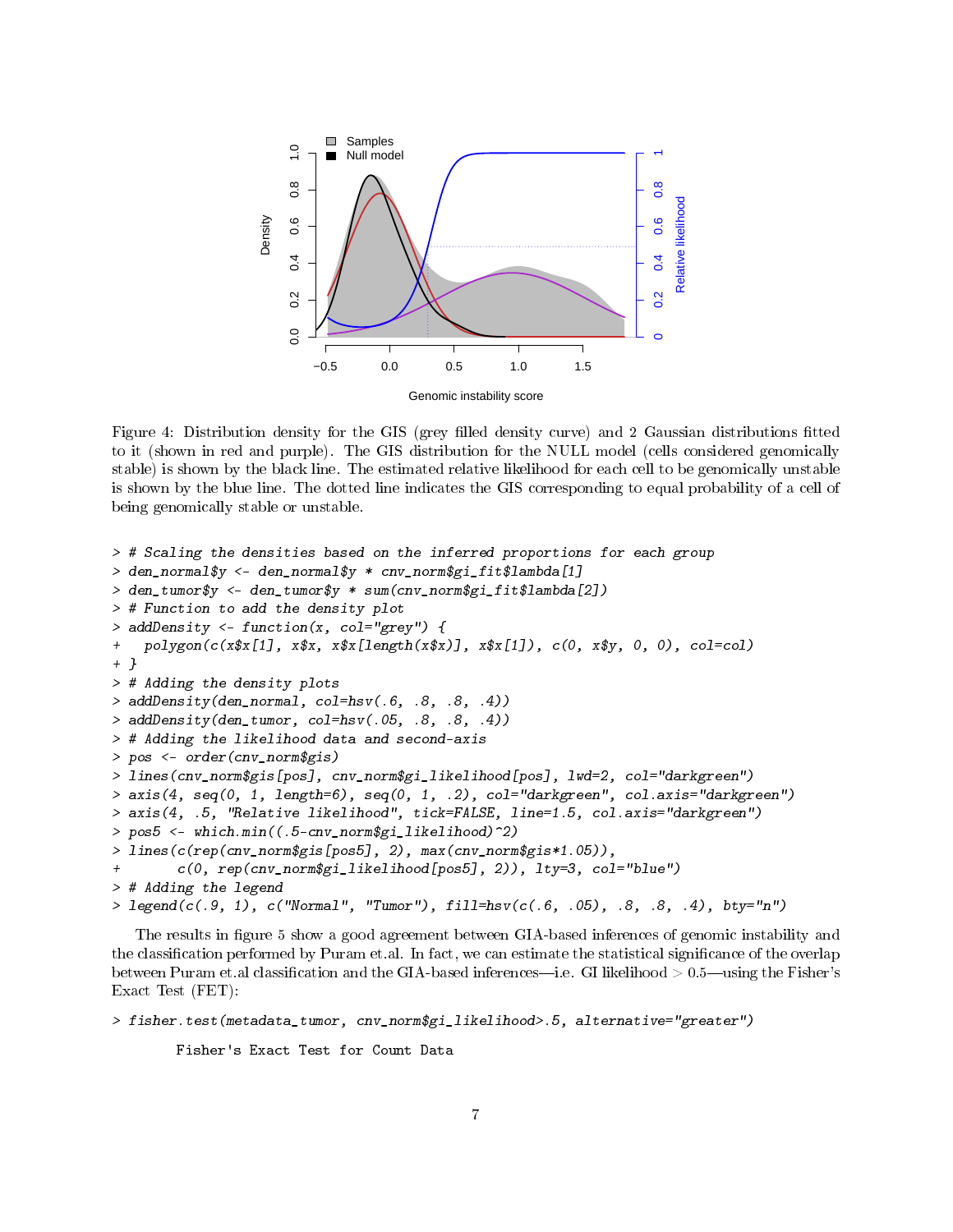

<span id="page-7-0"></span>Figure 5: Distribution density for the GIS (grey filled density curve) and 2 Gaussian distributions fitted to it (shown in red and purple). The GIS distribution for the NULL model (cells considered genomically stable) is shown by the black line. The estimated relative likelihood for each cell to be genomically unstable is shown by the green line. The dotted line indicates the GIS corresponding to equal probability of a cell of being genomically stable or unstable. The GIS for the normal and tumor cells according to Puram et. al [\[3\]](#page-10-2) is shown by the solid blue and red distributions, respectively.

```
data: metadata_tumor and cnv_norm$gi_likelihood > 0.5
p-value < 2.2e-16
alternative hypothesis: true odds ratio is greater than 1
95 percent confidence interval:
 164.4681 Inf
sample estimates:
odds ratio
  456.8105
```
To explore further this agreement, we can do a Received Operating Characteristic (ROC) curve analysis (Fig. [6\)](#page-8-0). This analysis requires the pROC package, which is available from CRAN [\(https://cran.r-project.](https://cran.r-project.org/web/packages/pROC/) [org/web/packages/pROC/\)](https://cran.r-project.org/web/packages/pROC/).

```
> # Loading the pROC package
> library(pROC)
> roc_res <- roc(response=as.numeric(metadata_tumor), predictor=cnv_norm$gi_likelihood, auc=TRUE, ci=TRUE)
> par(max=c(.8, .8, .2, .8))> plot(roc_res)
> legend("bottomright", c(paste0("AUC: ", round(roc_res$auc, 3)), paste0("CI 95%: ",
    round(roc\_res$ci[1], 3), "-", round(roc\_res$ci[3], 3)), bty="n")
```
## 3.6 Plotting the loci-block enrichment results

The enrichment for each of the loci-blocks in each of the analyzed cells can be plotted using a heatmap. This can be done with the plot() function (Fig. [7\)](#page-8-1).

```
> plot(cnv_norm, output="heatmap.png", resolution=120, gamma=2)
```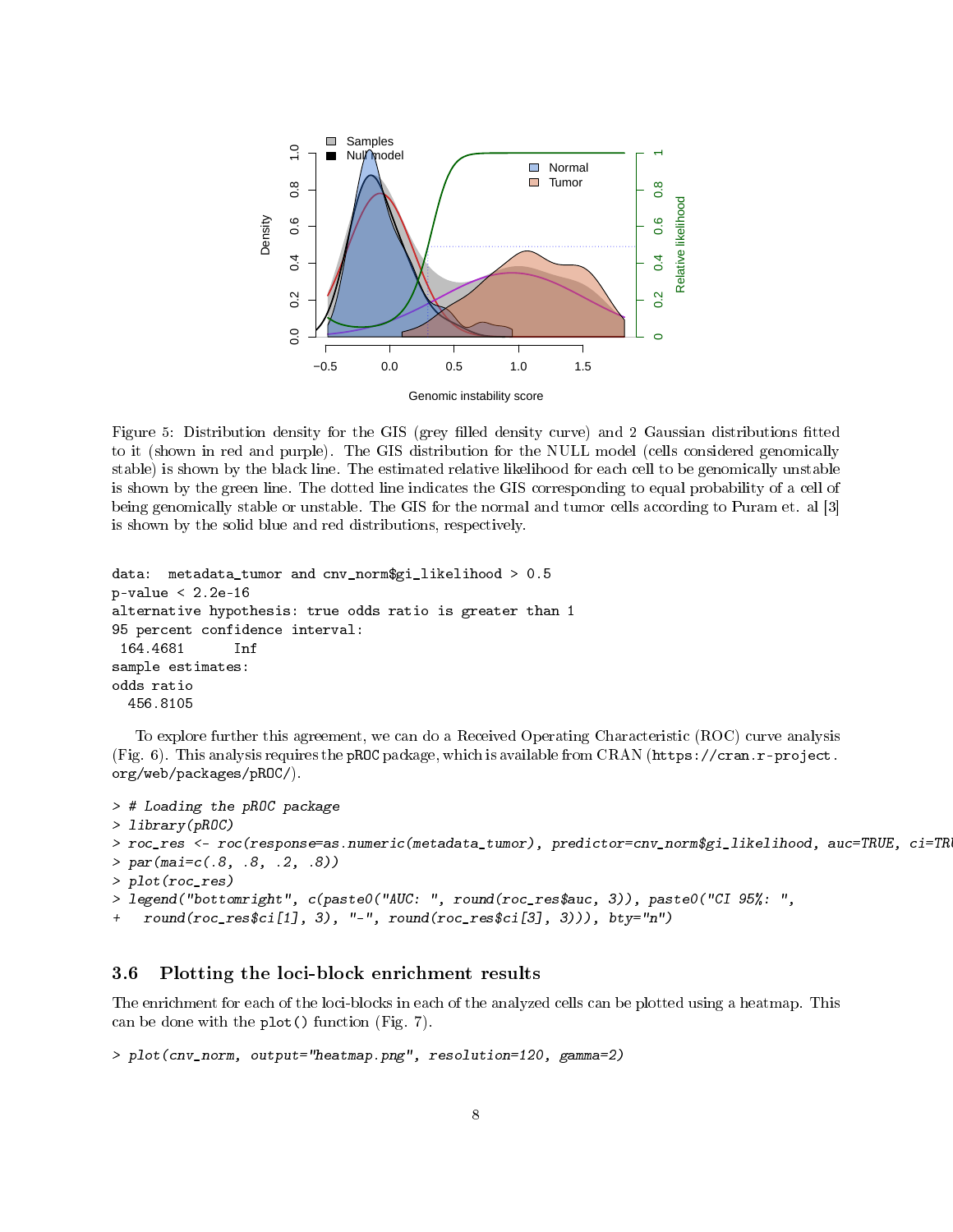

<span id="page-8-0"></span>Figure 6: ROC curve, Area Under the Cure (AUC) and its 95% confidence interval (CI) for the GIS, as predictor of genomically unstable (tumor) cells.

|          | chr1 | chr2 | chr3 | chr4 | chr5 | chr6 |  | chr7 chr8 chr9 chr10 | chr11 |  | chr12 chr13chr14 chr15 chr16 chr17 | chr19 | chr20 chr22 chrX |  |
|----------|------|------|------|------|------|------|--|----------------------|-------|--|------------------------------------|-------|------------------|--|
| Unstable |      |      |      |      |      |      |  |                      |       |  |                                    |       |                  |  |
| Stable   |      |      |      |      |      |      |  |                      |       |  |                                    |       |                  |  |

<span id="page-8-1"></span>Figure 7: Heatmap for the enrichment of loci-blocks on the expression profile of each cell. Loci-blocks (columns) have been organized by chromosome. Cells (rows) have been sorted by GIS and divided in 3 groups: (1) Unstable (GI likelihood > 0.8), (2) Intermediate (0.2  $\geq$  GI likelihood  $\geq$  0.8), and (3) Stable  $(GI)$  likelihood  $(1, 2)$ . Red color in the heatmap indicates potential genomic amplifications, while blue color shows potential deletions.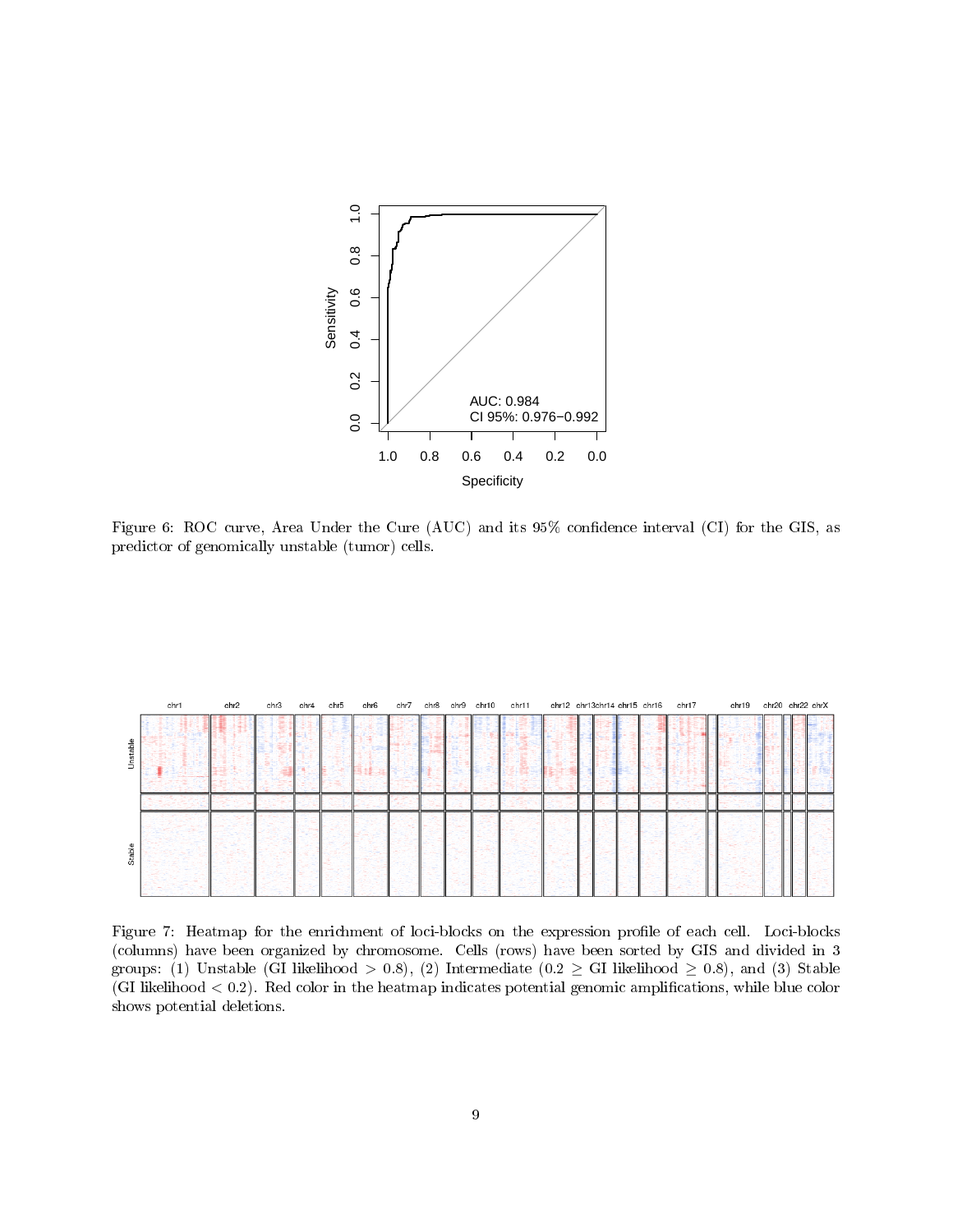## 4 Session Information

```
R version 4.2.0 RC (2022-04-19 r82224)
Platform: x86_64-pc-linux-gnu (64-bit)
Running under: Ubuntu 20.04.4 LTS
Matrix products: default
BLAS: /home/biocbuild/bbs-3.15-bioc/R/lib/libRblas.so
LAPACK: /home/biocbuild/bbs-3.15-bioc/R/lib/libRlapack.so
locale:
 [1] LC_CTYPE=en_US.UTF-8 LC_NUMERIC=C
 [3] LC_TIME=en_GB LC_COLLATE=C
 [5] LC_MONETARY=en_US.UTF-8 LC_MESSAGES=en_US.UTF-8
 [7] LC_PAPER=en_US.UTF-8 LC_NAME=C
[9] LC_ADDRESS=C LC_TELEPHONE=C
[11] LC_MEASUREMENT=en_US.UTF-8 LC_IDENTIFICATION=C
attached base packages:
[1] stats4 stats graphics grDevices utils datasets methods
[8] base
other attached packages:
 [1] pROC_1.18.0 GSE103322_1.1.0
 [3] GEOquery_2.64.0 ExperimentHub_2.4.0
 [5] AnnotationHub_3.4.0 BiocFileCache_2.4.0
 [7] dbplyr_2.1.1 SingleCellExperiment_1.18.0
[9] SummarizedExperiment_1.26.0 Biobase_2.56.0
[11] GenomicRanges_1.48.0 GenomeInfoDb_1.32.0
[13] IRanges_2.30.0 S4Vectors_0.34.0
[15] BiocGenerics_0.42.0 MatrixGenerics_1.8.0
[17] matrixStats_0.62.0 genomicInstability_1.2.0
[19] checkmate_2.1.0
loaded via a namespace (and not attached):
 [1] mixtools_1.2.0 httr_1.4.2
 [3] tidyr_1.2.0 bit64_4.0.5
 [5] splines_4.2.0 shiny_1.7.1
 [7] assertthat_0.2.1 interactiveDisplayBase_1.34.0
[9] BiocManager_1.30.17 blob_1.2.3
[11] GenomeInfoDbData_1.2.8 yaml_2.3.5
[13] BiocVersion_3.15.2 pillar_1.7.0
[15] RSQLite_2.2.12 backports_1.4.1
[17] lattice_0.20-45 limma_3.52.0
[19] glue_1.6.2 digest_0.6.29
[21] promises_1.2.0.1 XVector_0.36.0
[23] plyr_1.8.7 htmltools_0.5.2
[25] httpuv_1.6.5 Matrix_1.4-1
[27] pkgconfig_2.0.3 zlibbioc_1.42.0
[29] purrr_0.3.4 xtable_1.8-4
[31] later_1.3.0 tzdb_0.3.0
[33] tibble_3.1.6 KEGGREST_1.36.0
```